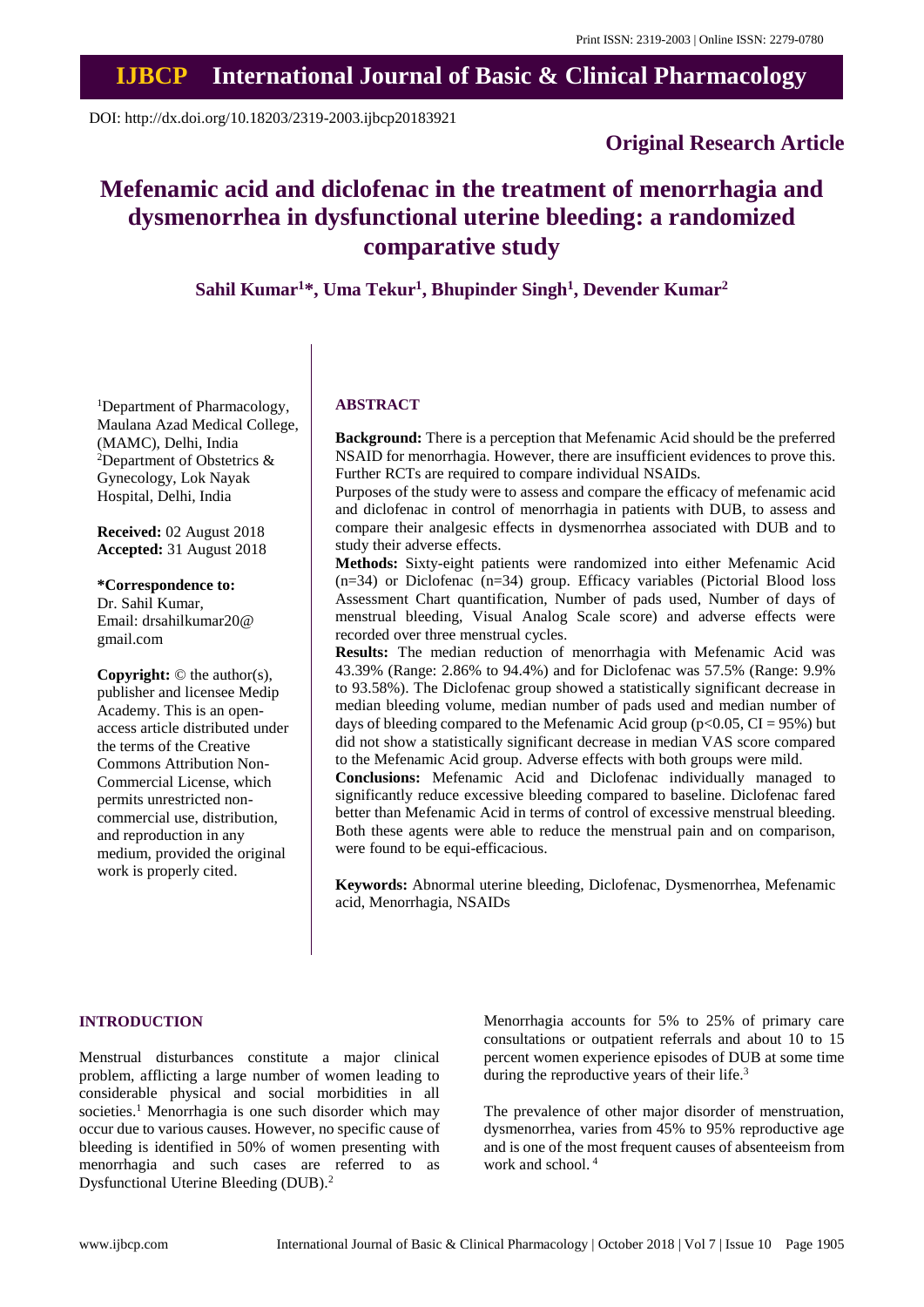Menorrhagia has been objectively defined as 80 ml or more of Menstrual Blood Loss (MBL) per menstruation and continued losses of such quantity are associated with an increased incidence of iron deficiency anemia.5,6

NSAIDs can be used as an effective first line treatment in abnormal uterine bleeding in women with no obvious pathological conditions. Probable mechanism through which they act maybe through inhibition of prostaglandin synthesis, which may also favourably alter the ratio between thromboxane  $A_2$  (a vasoconstrictor and promoter of platelet aggregation) and prostacyclin (a vasodilator and platelet inhibitor).<sup>7</sup> They are suitable for use in:

- Women who are trying to conceive.
- Menorrhagia coexisting with dysmenorrhea. Their use should be restricted for 3 menstrual cycles in the absence of improvement in symptoms.
- When symptomatic treatment is required while investigations and definitive treatment are being organized.<sup>8</sup>

Mefenamic Acid is the most commonly studied NSAID in menorrhagia.9-11 Therefore, there is a perception among gynecologists that it is the most effective NSAID as far as menorrhagia is concerned. However, there are not many studies with other individual NSAIDs available to prove this perception. According to metanalysis, further studies are required to compare individual NSAIDs so that the optimum treatment to reduce heavy menstrual bleeding can be identified.<sup>9</sup>

Diclofenac is another NSAID that is used very commonly in the Gynecology department of our institution. However, no head-on comparative study was found in literature between the two agents – Mefenamic Acid and Diclofenac - in menorrhagia, with or without dysmenorrhea and this formed the basis of the present study.

# **METHODS**

This was an open-label, randomized, parallel, prospective study.

Patients in whom the diagnosis of DUB was established after history, examination and relevant investigations were considered for recruitment.

#### *Inclusion criteria*

- Newly diagnosed patients of DUB with or without dysmenorrhea.
- Age 18 40 years.

#### *Exclusion criteria*

- Presence of co-morbid conditions like hepatic impairment, coagulation defects.
- Intra Uterine Contraceptive Device use.
- Single episode of heavy menstrual bleeding and normal cyclical bleeding thereafter.
- Endometrial/ cervical malignancy, pregnancy related disorder, Pelvic Inflammatory Disease, or any uterine mass on ultrasonography.
- Known allergies to prostaglandin synthesis inhibitors.
- Patients taking anticoagulants/ hormonal treatment. 68 patients were included (34 in each group, calculated based on previous studies.12,13 Block randomization was achieved by using computer (block size 2) to assign the patients into two groups:
	- Group A: Mefenamic acid 500 mg tablet three times a day for five days starting on the first day of menstruation, for a total of three cycles.
	- Group B: Diclofenac 50 mg tablet two times a day for five days starting on the first day of menstruation, for a total of three cycles.

The therapeutic regime was decided on the basis of previous studies with these drugs.<sup>6,12,14-17</sup>

The following baseline data was collected from each recruited patient:

#### *Menorrhagia estimation*

A Pictorial Blood Loss Assessment Chart was modified using real images of used sanitary pads soaked in fixed blood volumes namely 15mL, 30mL, 50mL and 100mL.<sup>18</sup>

On each visit the patient was asked three questions:

- "Identify which pad did you use each day of bleeding? (15/ 30/ 50/ 100mL)"
- "How many such pads did you use each day?" and
- "How many days did the bleeding last?"
- The product of the answers to these questions gave the total menstrual blood loss per cycle.

#### *Dysmenorrhea estimation*

A visual analog scale was shown to the patient and she was asked to grade her menstrual pain from 0 (no pain) to 10 (agonizing pain). $19$ 

After the first visit, the patients were asked to visit the OPD again after a week and the extent of menorrhagia and dysmenorrhoea was estimated. At this visit, she was instructed to visit again at the onset of menstruation in the next cycle, which was followed up after a week in a similar fashion. Finally, she visited at the onset of menstruation of third cycle and was followed up for the same parameters.

Patients were also asked to maintain a diary to report any adverse effects. Out of 68 patients, 13 withdrew during first treatment cycle (Figure 1). No contact could be established with them. 55 patients were therefore included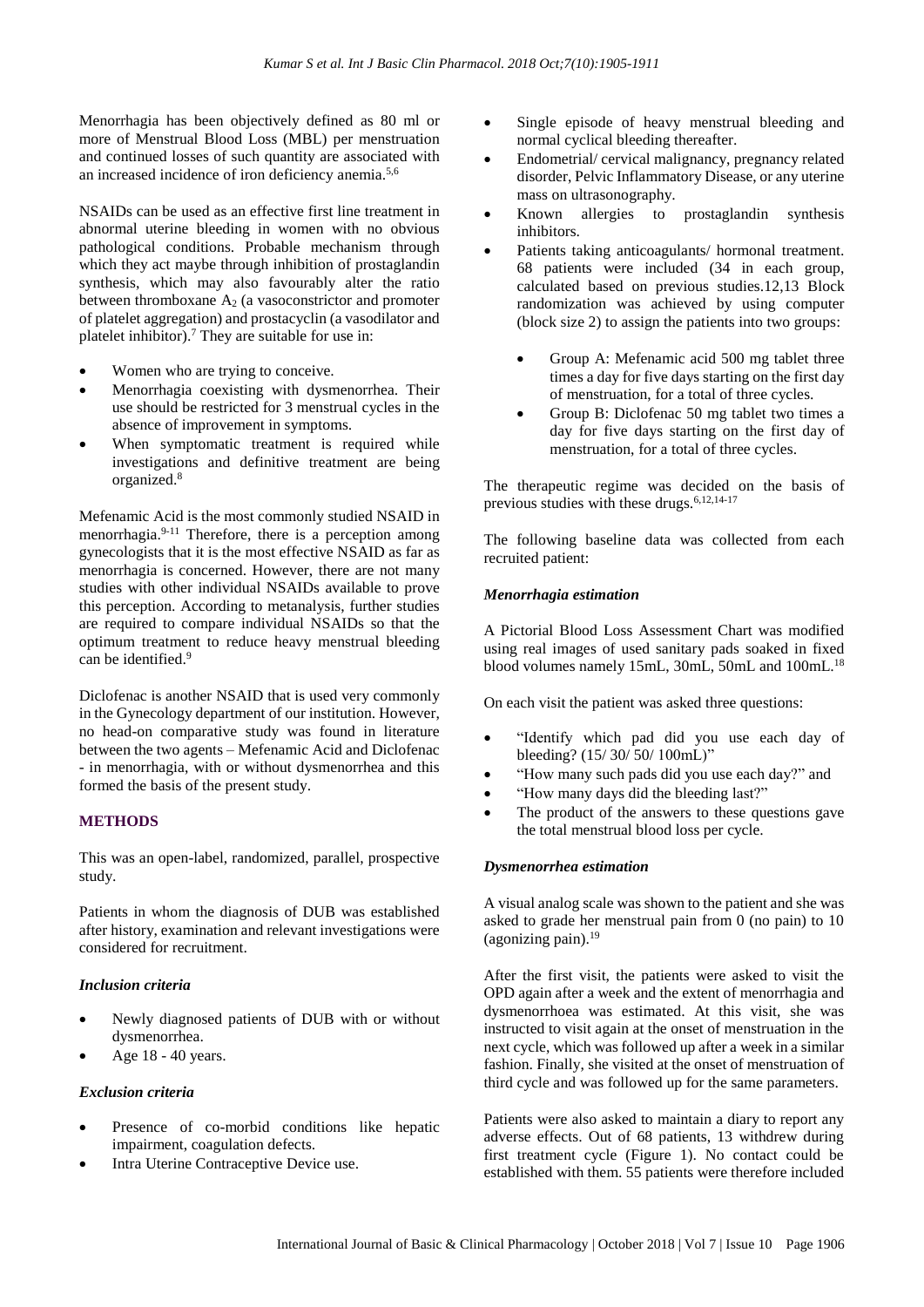in a modified intention-to-treat analysis (Last Observation Carried Forward).

#### *Statistical analysis*

The data analyzed using GraphPad Prism 7. The demographic data was presented as Mean±Standard deviation. A p value of  $< 0.05$  was considered significant at a confidence interval of 95%.

#### **RESULTS**

The baseline demographic characteristics namely marital status, age and literacy were comparable between the two groups (statistically not significant) as shown in Table 1. Literacy was defined as the ability to read and write in any language (Literacy status was recorded as it could have bearing on the maintenance of diary for adverse effects).



\*Bleeding volume by PBAC, No. of bleeding days, VAS score was recorded

**Figure 1: Overview of the study.**

History findings like age of onset of menarche, menstrual cycle duration, presence of associated dysmenorrhea, baseline quantification of menorrhagia by Pictorial Blood loss Assessment Chart and baseline dysmenorrhea quantification by Visual Analogue Scale score were also comparable and statistically not significant as is seen in Table 2.

Laboratory parameters evaluated namely Total Leukocyte Count (to rule out inflammatory pathologies like PID),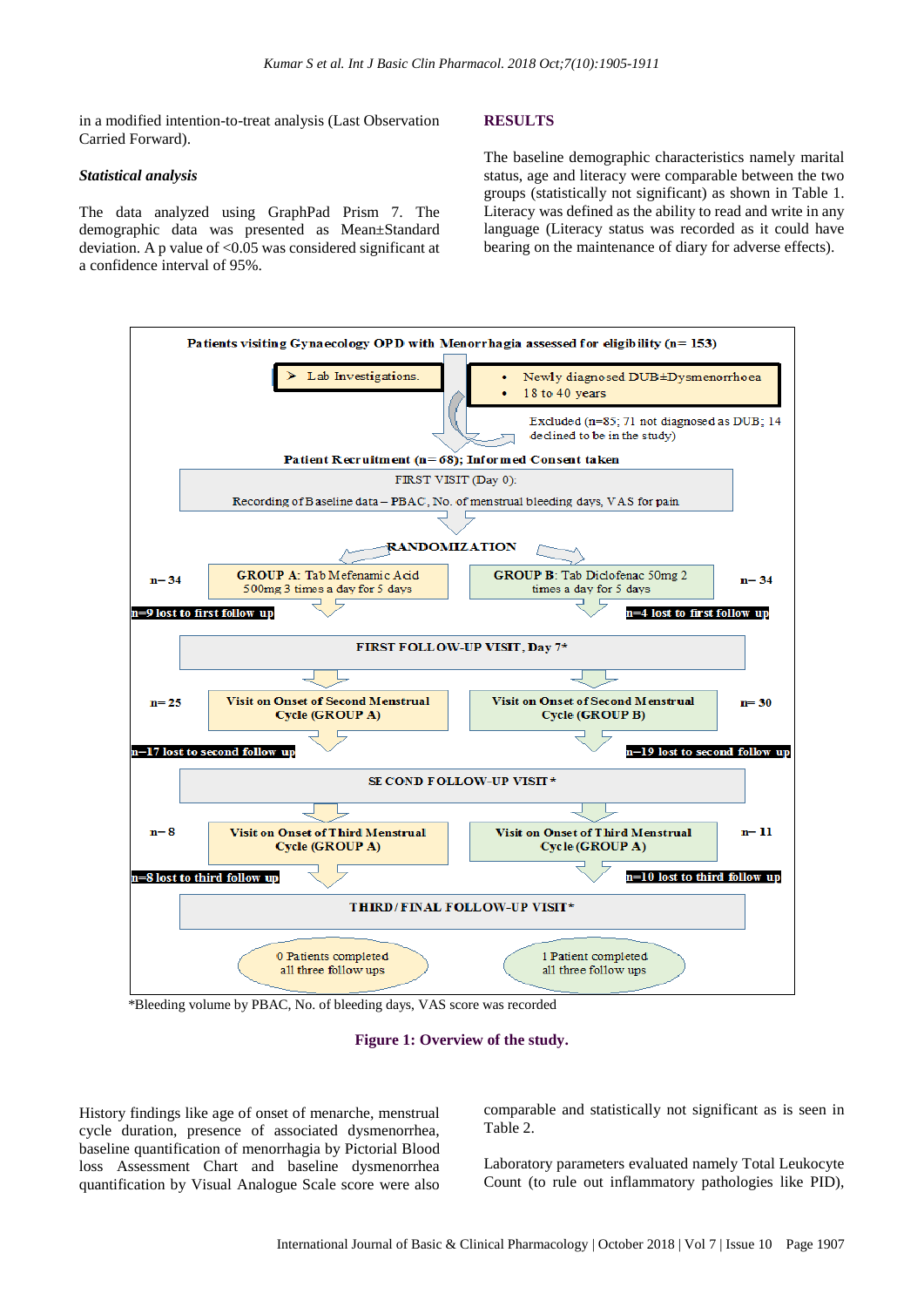Platelet Count (to rule out bleeding due to thrombocytopenia) and Liver Function Tests (to rule out bleeding due to hepatic disorders) before recruitment were also statistically not significant in the two treatment groups as seen in Table 3.

#### **Table 1: Baseline demographic characteristics.**

| <b>Parameter</b>                | <b>Mefenamic acid</b><br>Group $(n=34)$ | <b>Diclofenac</b><br>Group $(n=34)$ |  |  |
|---------------------------------|-----------------------------------------|-------------------------------------|--|--|
| Marital status                  | 24 Married,<br>10 Unmarried             | 22 Married,<br>12 Unmarried         |  |  |
| Age (Mean $\pm$ SD)<br>in years | $27.23 + 7.17$                          | $28.47 + 7.32$                      |  |  |
| Literacy                        | 14 Illiterate,<br>20 Literate           | 13 Illiterate,<br>21 Literate       |  |  |

# **Table 2: History findings.**

| <b>Parameter</b>                                                          | <b>Mefenamic</b><br>acid Group<br>$(n=34)$ | <b>Diclofenac</b><br>Group<br>$(n=34)$ |
|---------------------------------------------------------------------------|--------------------------------------------|----------------------------------------|
| Menarche (Years)<br>$Mean+SD$                                             | $13.35 \pm 1.76$                           | $13.09 \pm 1.31$                       |
| Menstrual Cycle<br>Duration (Days)<br>$Mean+SD$                           | $28.32 + 3.16$                             | $30.03 + 2.91$                         |
| Dysmenorrhea<br>present                                                   | 21 Patients                                | 19 Patients                            |
| <b>Baseline Visual</b><br>Analog Scale (VAS)<br>Score [Median<br>(Range)] | $6(0-9)$                                   | $5(0-10)$                              |
| <b>Mean Baseline</b><br>$B$ leeding $\pm SD$ (mL)                         | $855.74 + 77.38$                           | $837.35 \pm 549.13$                    |

#### **Table 3: Laboratory investigations.**

| <b>Parameter</b>                                | <b>Mefenamic</b><br>acid Group<br>$(n=34)$ | <b>Diclofenac</b><br>Group<br>$(n=34)$ |
|-------------------------------------------------|--------------------------------------------|----------------------------------------|
| TLC (Median)/ $mm3$                             | 7330                                       | 7160                                   |
| Platelet Count (Median)<br>$lacs/mm^3$          | 2.42                                       | 2.64                                   |
| <b>Total Bilirubin</b><br>(Mean $\pm$ SD) mg/dL | $0.38 \pm 0.14$                            | $0.39 \pm 0.10$                        |
| SGOT (Mean+SD) IU/L                             | $39.88 + 9.10$                             | $34.53 + 8.60$                         |
| SGPT (Mean±SD) IU/L                             | $41.5 + 7.12$                              | $34.27 + 7.97$                         |

# *Mefenamic acid versus diclofenac in control of menorrhagia*

Control of menorrhagia in the Mefenamic Acid and Diclofenac groups using the modified intention-to-treat analysis for the entire period of observation is shown in Table 4.

The Diclofenac group showed a statistically significant decrease in the median bleeding volume (determined by

PBAC), median number of pads used and median number of days of bleeding compared to the Mefenamic Acid group.

# **Table 4: Control in menorrhagia: mefenamic acid versus diclofenac group.**

| <b>Parameter</b>                                         | Mef. acid                                           | <b>Diclofenac</b>                                                 | p-value |  |
|----------------------------------------------------------|-----------------------------------------------------|-------------------------------------------------------------------|---------|--|
|                                                          | $(n=25)$                                            | $(n=30)$                                                          |         |  |
| <b>Bleeding Volume</b><br>by PBAC - Median<br>(Range) mL | 450<br>$(90-1125)$<br>(143.39%<br>from<br>baseline) | $255$ <sup>#</sup><br>$(60-1840)$<br>(157.5%<br>from<br>baseline) | 0.001   |  |
| No. of pads used-<br>Median (Range)                      | $21(3-50)$                                          | $9.5^*(4-41)$                                                     | 0.008   |  |
| No. of days of<br>bleeding-Median<br>(Range)             | $6(3-12)$                                           | $4^*(2-10)$                                                       | 0.0284  |  |
| Haemoglobin<br>$(g/dL)$ - Median<br>(Range)              | 10.9<br>$(8.2 - 12.3)$                              | $10.55^{NS}$<br>$(9.0 - 12.2)$                                    | 0.4222  |  |

 $# = p$  value <0.05 compared to Mefenamic Acid Group

 $NS = Not$  significant compared to Mefenamic Acid group

In the Mefenamic Acid Group, 21 out of 34 patients had dysmenorrhea along with menorrhagia and these patients provided data for subjective relief in dysmenorrhea over successive follow-ups with the use of this drug.

In the Diclofenac Group, 19 out of 34 patients had dysmenorrhea along with menorrhagia and these patients provided data for subjective relief in dysmenorrhea over successive follow-ups with the use of this drug.

# *Mefenamic acid versus diclofenac in control of dysmenorrhea*

Control of dysmenorrhea (as reflected in VAS score) in the Mefenamic Acid and Diclofenac groups using the modified intention-to-treat analysis for the entire period of observation is shown in Table 5.

# **Table 5: Control in dysmenorrhea: mefenamic acid versus diclofenac group.**

| <b>Parameter</b>                                 |          | Mef. acid Diclofenac | <b>p</b> -value |
|--------------------------------------------------|----------|----------------------|-----------------|
|                                                  | $(n=15)$ | $(n=17)$             |                 |
| Visual Analog<br>Scale Score -<br>Median (Range) | $6(0-8)$ | $4(0-8)^{NS}$        | 0.064           |

NS = Not significant compared to Mefenamic Acid

# *Adverse effects recorded with mefenamic acid and diclofenac*

No serious adverse effect was seen in any patient. Adverse effects were mostly observed in first follow up. Adverse effects were reported in 12 out of the total 68 patients. The number of patients that reported adverse effects in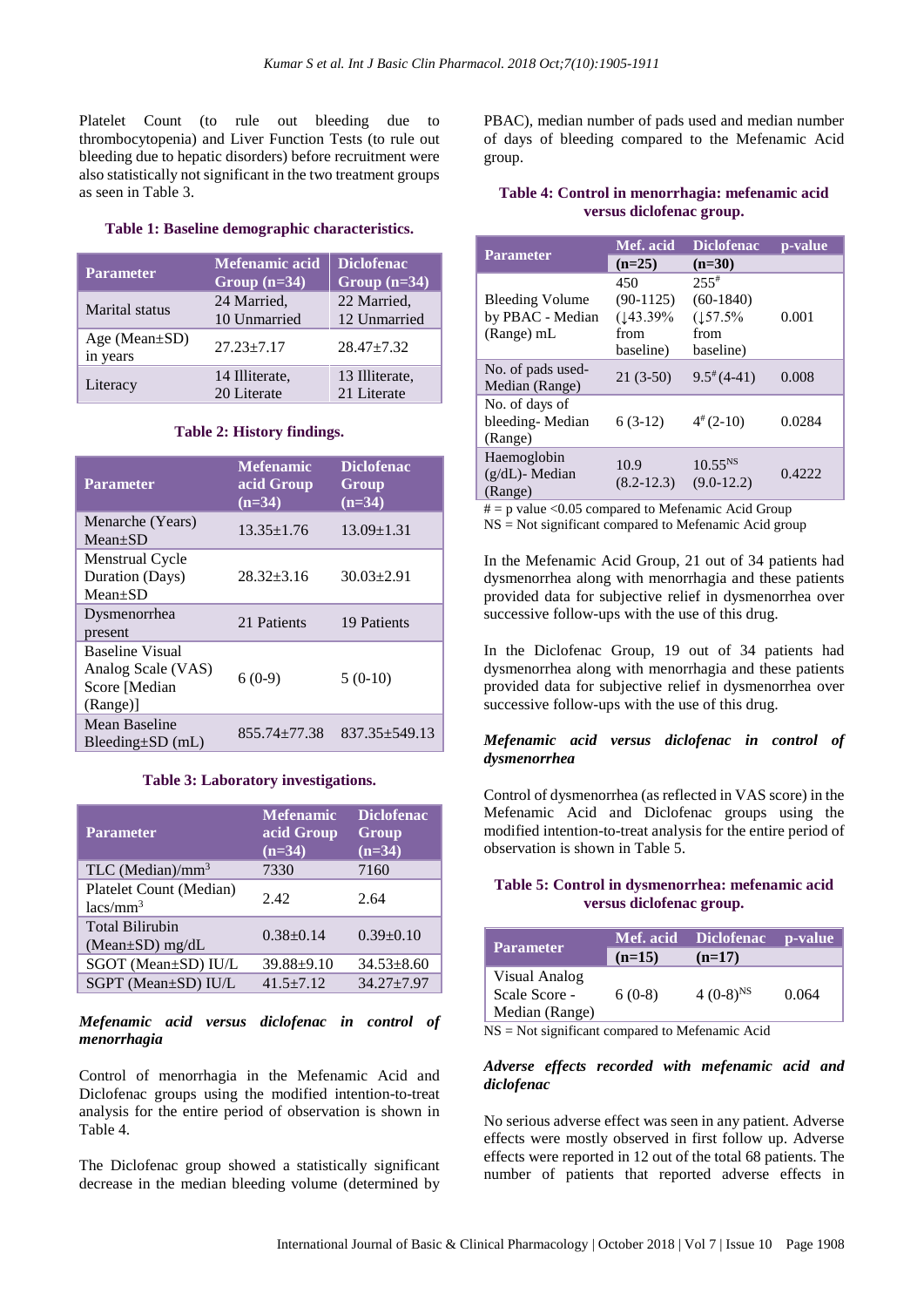Mefenamic Acid group were  $6 (= 5$  in first follow up  $+ 1$ in second follow up) and in the Diclofenac group were also  $6 (= 4$  in first follow up + 2 in second follow up).

In the Mefenamic Acid group, headache was the most common adverse effect. In the first follow up 5 patients

reported adverse effects out of total of 34 patients (Table 6).

In the Diclofenac group, dyspepsia was the most common adverse effect. In the first follow up 4 patients reported adverse effects out of total 34 patients (Table 6).

**Table 6: Comparison of adverse effects between the two treatment groups.**

| <b>Adverse effects</b>           | Headache Dyspepsia | <b>Weakness</b><br>of limbs | Pain<br>abdomen | <b>Increased</b><br>urination with<br>back pain | Nausea Nervousness |
|----------------------------------|--------------------|-----------------------------|-----------------|-------------------------------------------------|--------------------|
| Mefenamic Acid<br>Group $(n=34)$ |                    |                             |                 |                                                 |                    |
| Diclofenac Group<br>$(n=34)$     |                    |                             |                 |                                                 |                    |

The adverse effects between the two groups were statistically not significant.

# **DISCUSSION**

In the present study, it was observed that with Mefenamic Acid there was a significant improvement in menorrhagia for all the outcome parameters compared to baseline. The median reduction of menorrhagia with Mefenamic Acid was 43.39% (Range: 2.86% to 94.4%). Previous studies by van Eijkeren et al, and Cameron et al, show a reduction in bleeding to the extent of 40% and 34.1% respectively similar to our study.<sup>15,20</sup> In another study by Fraser et al, it is reported that the best response recorded was 80% reduction in menorrhagia.<sup>21</sup> The highest response with Mefenamic Acid treatment observed in this study was 94.4% reduction of bleeding in a patient. Many studies in the past, however, have reported an average lower reduction in menorrhagia - in the range of  $20\%$  to  $30\%$ .<sup>21-</sup> <sup>25</sup> These studies recording lower improvement were done in Caucasian women and none of these were carried out in the South-East Asian population. Hence, this discrepancy might be due to ethnic or genetic variation in the Indian population.

In the interventional group the patients received Diclofenac. This group showed a significant improvement in menorrhagia for all the outcome parameters compared to baseline - which was similar to what was seen with the Mefenamic Acid treated group. The median reduction of menorrhagia with Diclofenac was to the extent of 57.5% (Range: 9.9% to 93.58%). There is a paucity of studies in menorrhagia with Diclofenac and we could find only two such previous studies by Riihiluoma P et al, and Ylikorkala O et al, that have shown a 13% and 24.4% reduction in bleeding respectively.<sup>13,14</sup> The highest response with Diclofenac treatment observed in this study was 93.58% reduction in bleeding. (Similar to a highest reduction of 94.4% seen in a patient treated with Mefenamic Acid).

Patients with dysmenorrhea showed significant improvement in pain scores compared to baseline on treatment with Mefenamic Acid and this improvement was maintained in the subsequent cycles. This is consistent with previous studies showing significant relief with Mefenamic Acid in dysmenorrhea.24,26,27

The Diclofenac treated group showed a significant relief in dysmenorrhea compared to baseline, which was maintained in the second follow up. However, there was no significant difference in the pain relief between the two treatment groups, suggesting that as far as dysmenorrhea is concerned, both these agents are equi-efficacious. This may be attributed to the same mechanism of action of prostaglandin synthesis inhibition. This is a similar finding to the one reported in a previous study by Roy S et al. In this study, the NSAIDs Mefenamic Acid and Ibuprofen were compared and no significant difference was reported in the pain scores - indicating thereby that control of dysmenorrhea may be similar across several NSAIDs.<sup>27</sup>

The secondary objective was to observe the adverse effects of two study drugs. The incidence of adverse effects was similar in the two treatment groups. In the Mefenamic Acid group, headache was the most common adverse effect. Other adverse effects seen were: drowsiness, weakness of limbs, pain abdomen, and increased urination with back pain. This is in accordance with a Cochrane review which has reported that gastrointestinal adverse effects are less likely with Mefenamic Acid in the treatment of menorrhagia.<sup>9</sup> In the Diclofenac group, dyspepsia was the most common adverse effect. The other adverse effects seen were: headache, nausea and nervousness*.* Adverse effects were mostly reported in first follow up.

The adverse effects were well-tolerated, and this may be due to the fact that the drug was given only for 5 days in each cycle.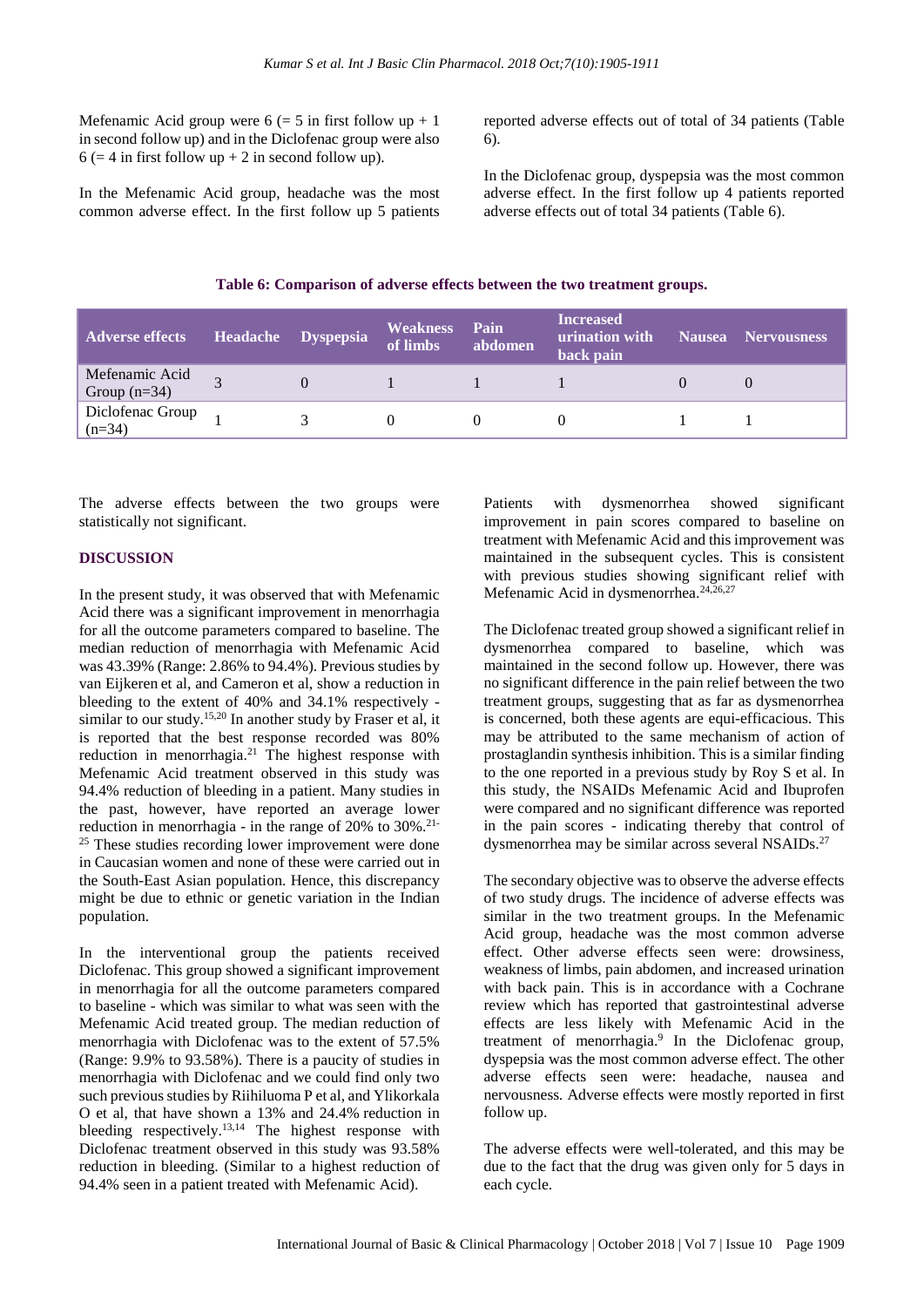Limitations of the study are mentioned below.

- Although ITT LOCF has been used for the primary outcome, the study is still very much limited by the initial withdrawal from the trial. 13/68 represents an attrition rate of 19% which is very likely to cause bias in the findings, in particular because these withdrawals are different between randomised groups.
- The sample size was calculated using previous studies and the patients recruited in the study were in accordance with this calculated sample size. However, the observations show a non-normal distribution with this sample and therefore a larger sample size should be taken so that results can be effectively generalized.
- Non-standardization of the pads used by patients during menstruation is an important issue when using the Pictorial Blood Loss Assessment Chart (PBAC). There could be a variation in the absorbability characteristics with different pads, apart from subjective and psychological inter-individual and intra-individual variation over which we have no control.
- Menorrhagia is a subjective symptom and patient's perception of it may vary. Expressing a qualitative or subjective parameter in an objective from, as is done by the PBAC method, is a crude basis of estimating menorrhagia. Patients may require a training/ run-in period to report more accurately.
- Female patients may have apprehension while reporting to a male physician (the investigator in the present study was male) as menstruation is a sensitive issue among Indian females. This may have been one of the reasons for not giving the correct personal contact numbers which eventually resulted in difficulty in follow up of these patients.

#### *Recommendations*

It is recommended that personal bias towards Mefenamic acid should be discouraged and either of the two drugs-Mefenamic acid and diclofenac may be used to control excessive menstrual bleeding. Use of diclofenac should be advocated as it has better efficacy and it is present in the essential medicines list.

#### *Funding: No funding sources*

*Conflict of interest: None declared*

*Ethical approval: The study was approved by the Institutional Ethics Committee of Maulana Azad Medical College, New Delhi, India (Identification code: F. No./11/IEC/MAMC/2015/317)*

#### **REFERENCES**

1. Livingstone M, Fraser IS. Mechanisms of abnormal uterine bleeding. Hum Reprod. 2002;8(1):60-7.

- 2. Phillip CS, Dilley AS, Miller CH. Platelet functional defects in women with unexplained menorrhagia. J Thromb Haemost. 2003;1(3):477-84.
- 3. Menorrhagia. Chapter 24 In. Padubidri VG, Daftary SN, editors. Howkins and Bourne Shaw's Textbook of Gynaecology. 16<sup>th</sup> Edition. Elsevier; 2011:339.
- 4. Proctor M, Farquhar C. Diagnosis and management of dysmenorrhoea. Br Med J. 2006;332:1134-8.
- 5. Horne AW, Critchley HOD. Menstrual Problems: Heavy Menstrual Bleeding and Primary Dysmenorrhoea. Chapter-42 In. Edmonds DK, editor. Dewhurst's Textbook of Obstetrics and Gynecology. 8 th Edition. Wiley-Blackwell Science; 2012:534-543.
- 6. Ylikorkala O. Prostaglandin Synthesis Inhibitors in Menorrhagia, Intrauterine Contraceptive Device-Induced Side Effects and Endometriosis. Pharmacol Toxicol. 1994; 75 Suppl 2:86-8.
- 7. Casablanca Y. Management of dysfunctional uterine bleeding. Obstet Gynecol Clin North Am. 2008;35(2):219-34.
- 8. National Institute for Health and Care Excellence (NICE). Clinical Guideline 44; Heavy menstrual bleeding; 2007. Available at: http://www.nice.org.uk/nicemedia/pdf/CG44FullGuid eline.pdf. [accessed on 24 July 2016]
- 9. Lethaby A, Duckitt K, Farquhar C. Non-steroidal antiinflammatory drugs for heavy menstrual bleeding. Cochrane Database Syst Rev 2013. [cited 2017 Jan 24]. Available at: http://onlinelibrary.wiley.com/doi/10.1002/14651858 .CD000400.pub3/abstract;jsessionid=94F9FDAFF24 3FFBE504877A60517E86C.f02t02
- 10. Protheroe J. Modern management of menorrhagia. J Fam Plann Reprod Health Care. 2004;30(2):118-22.
- 11. Maybin JA, Critchley HO. Medical management of heavy menstrual bleeding. Women's Health. 2016;12(1):27-34.
- 12. Hall P, Maclachlan N, Thorn N, Nudd MW, Taylor CG, Garrioch DB. Control of menorrhagia by the cyclo-oxygenase inhibitors naproxen sodium and mefenamic acid. Br J Obstet Gynaecol. 1987;94(6):554-8.
- 13. Riihiluoma P, Wuolijoki E, Pulkkinen MO. Treatment of Primary Dysmenorrhea with Diclofenac Sodium. Europ J Obstet Gynec Reprod Biol. 1981;12:189-94.
- 14. Ylikorkala O, Viinikka L. Comparison between antifibrinolytic and antiprostaglandin treatment in the reduction of increased menstrual blood loss in women with intrauterine contraceptive devices. Br J Obstet Gynaecol. 1983;90(1):78-83.
- 15. Cameron IT, Lumsden M, Smith SK. The Effects of Mefenamic Acid and Norethisterone on Measured Menstrual Blood Loss. Obstet Gynaecol. 1990;76(1):85-8.
- 16. Milsom I, Andersson K, Andersch B, Rybo G. A comparison of flurbiprofen, tranexamic acid, and a levonorgestrel-releasing intrauterine contraceptive device in the treatment of idiopathic menorrhagia. Ame J Obstet Gynecol. 1991 Mar 1;164(3):879-83.